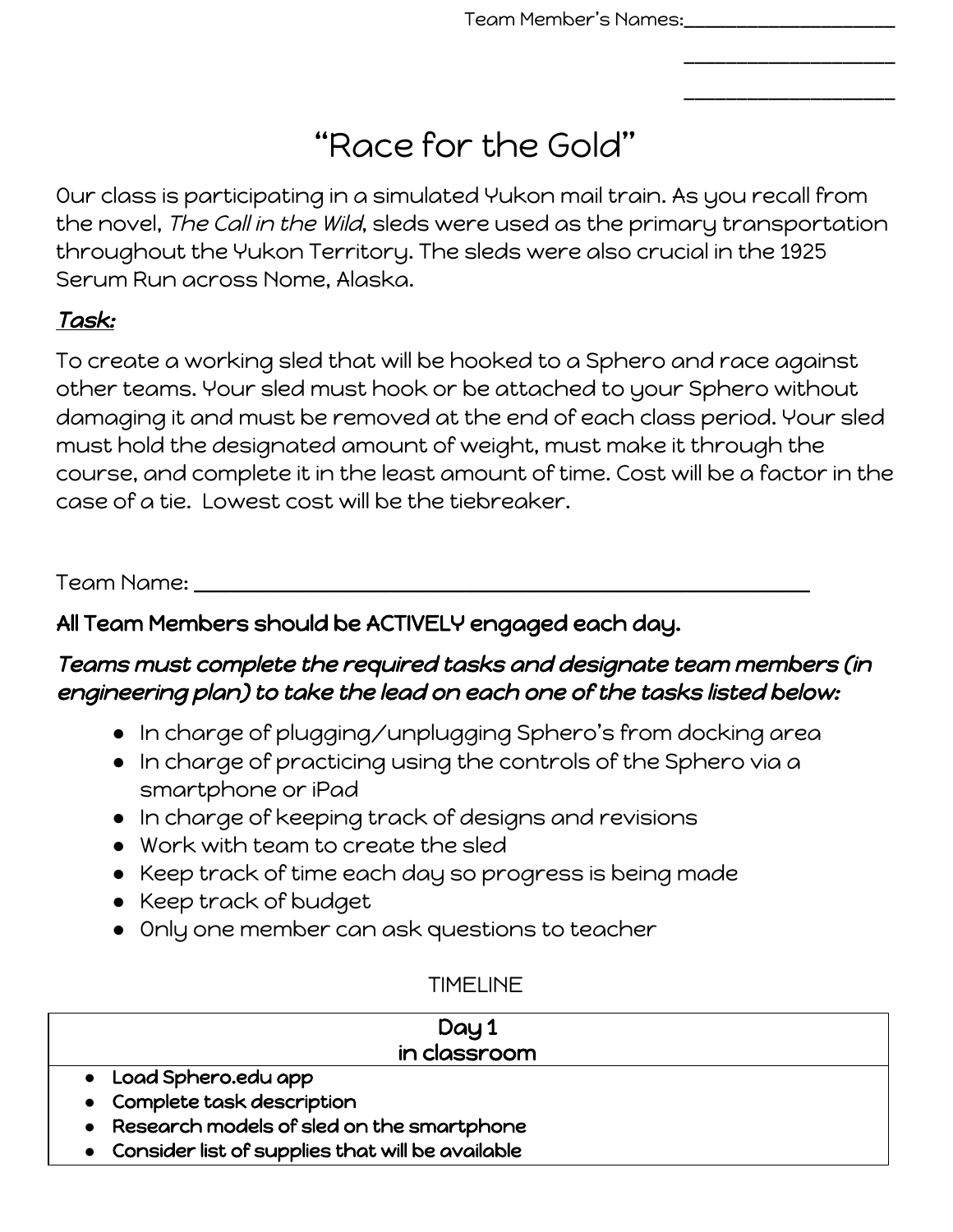- **●** Sketch design
- **●** Begin design plan
- **●** Keep track of your budget and timel

#### Day 2 Mission Ops Room

- **●** Finish design plan
- **●** Purchase supplies in the store
- **●** Complete budget sheet and have initial by teacher
- **●** Build sled

#### Day 3 Mission Ops Room

- **●** Sled trial
- **●** Revisions or changes to model
- **●** Practice running Sphero on course

#### Day 4 Mission Ops Room

- **●** Make last minute adjustments
- **●** Race Day
- **●** Reflect on your model and your peers

#### Materials:

The Race General Store is your point of which to get all materials. Remember supply and demand. Not all materials will be available at all times, and if they run out, no other supplies will be added to the Store inventory. Personal materials may not be used, and if used, your team will be disqualified from the race. Supply sheet must be filled out and initialed by teacher before the supplies leave the store. Every group will receive 12 inches of tape and 4 paperclips for free .

#### Sled Supplies

- Index cards \$10 each
- 
- Cardboard \$500 each
- Cardstock/File Folders \$50 each
- Styrofoam plates/bowls \$500 each
- Plastic bottles \$1000 each
- Plastic Caps \$25 each
- 
- Masking tape/duct tape/clear tape extra tape \$25/ft

● Foil\* \$100 per inch • Pipe cleaners \*  $$5$  for 2 (must buy 2)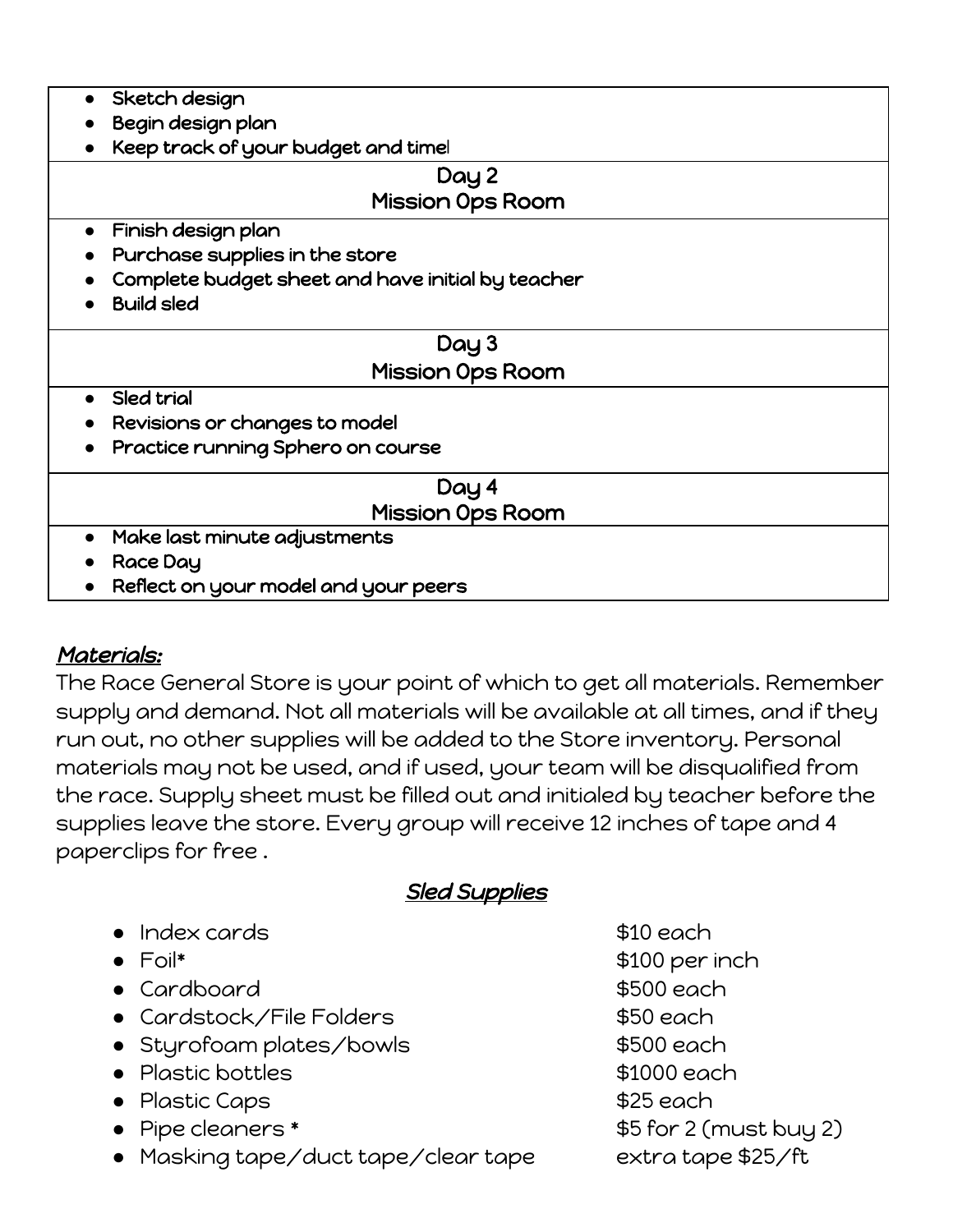• Wooden dowels \$500 (must buy 2) • Craft sticks \$500 (must buy 2) • Plastic wrap  $\bullet$  Plastic wrap  $\bullet$  5100 per inch ● Felt \$1000 per 5x5 square ● Straws ● Straws → Straws → Straws → Straws → Straws → Straws → Straws → Straws → Straws → Straws → Straws → Straws → Straws → Straws → Straws → Straws → Straws → Straws → Straws → Straws → Straws → Straws → Straws → Str ● Paper clips \$5 each • Plastic and paper cups in various sizes \$5-25 each depending ● String ● String \$10 per foot ● Coffee filters \$5 each ● Pencils \$50 each ● Toothpicks \$1 each • Fishing line  $$25\,\mathrm{per\,foot}$ 

#### BUDGET FORM

\_\_\_\_\_\_\_\_\_\_\_\_\_\_\_\_\_\_\_\_\_\_\_\_\_\_\_\_\_\_\_\_\_\_\_\_\_\_\_\_\_\_\_\_\_\_\_\_\_\_\_\_\_\_\_\_\_

Team Name:

| <b>MATERIAL</b> | COST PER<br><b>UNIT</b> | NUMBER OF<br><b>UNITS</b> | <b>TOTAL FOR</b><br><b>EACH MATERIAL</b> |  |
|-----------------|-------------------------|---------------------------|------------------------------------------|--|
|                 |                         |                           |                                          |  |
|                 |                         |                           |                                          |  |
|                 |                         |                           |                                          |  |
|                 |                         |                           |                                          |  |
|                 |                         |                           |                                          |  |
|                 |                         |                           |                                          |  |
|                 |                         |                           |                                          |  |
|                 |                         |                           |                                          |  |
|                 |                         |                           |                                          |  |
|                 |                         |                           | Project Total                            |  |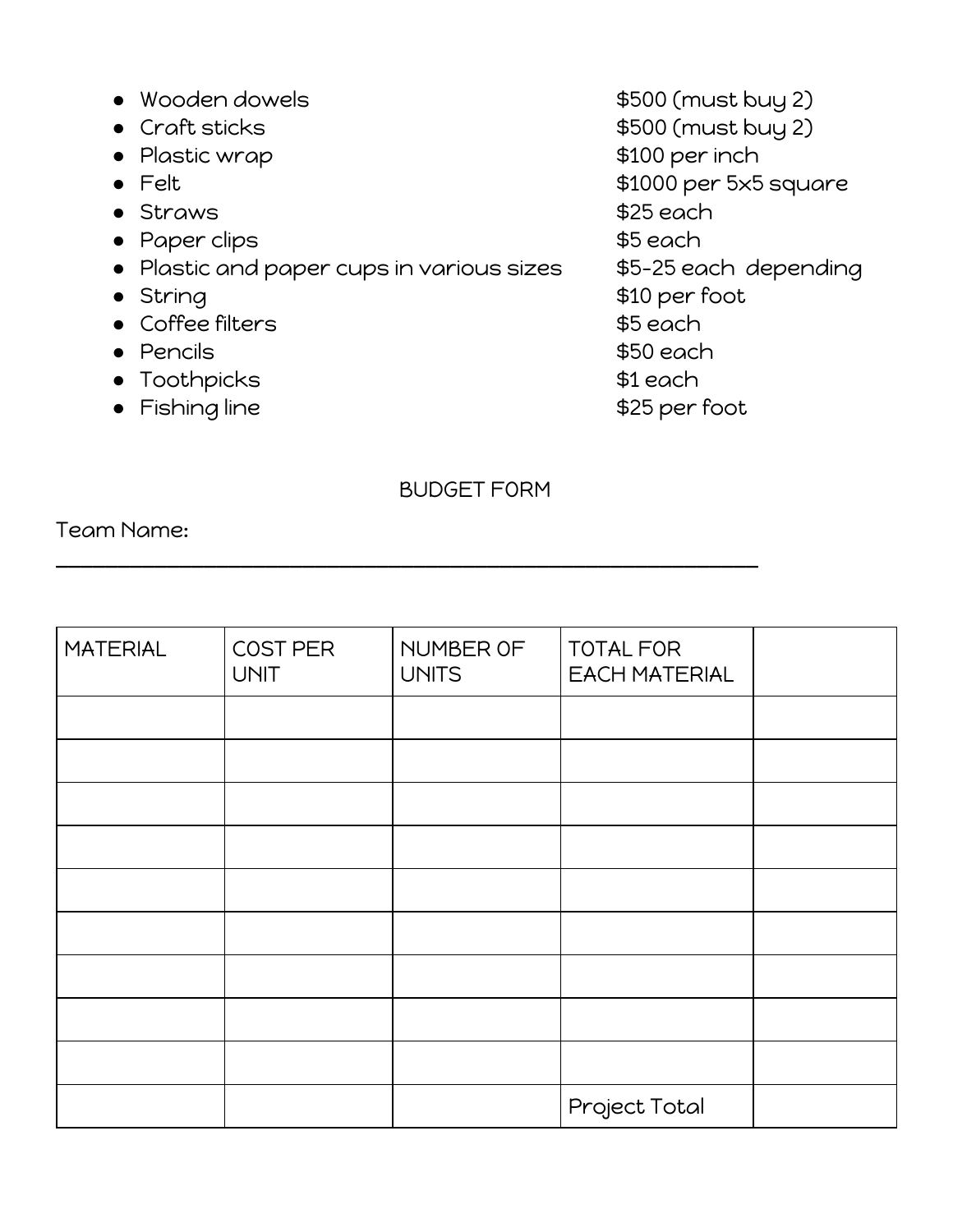Team Member's Names \_\_\_\_\_\_\_\_\_\_\_\_\_\_\_\_

\_\_\_\_\_\_\_\_\_\_\_\_\_\_\_\_

\_\_\_\_\_\_\_\_\_\_\_\_\_\_\_\_

#### Engineering Design Process

**\_\_\_\_\_\_\_\_\_\_\_\_\_\_\_\_\_\_\_\_\_\_\_\_\_\_\_\_\_\_\_\_\_\_\_\_\_\_\_\_\_\_\_\_\_\_\_\_\_\_\_\_\_\_\_\_\_\_\_\_\_\_\_\_\_\_\_\_\_ \_\_\_\_\_\_\_\_\_\_\_\_\_\_\_\_\_\_\_\_\_\_\_\_\_\_\_\_\_\_\_\_\_\_\_\_\_\_\_\_\_\_\_\_\_\_\_\_\_\_\_\_\_\_\_\_\_\_\_\_\_\_\_\_\_\_\_\_\_ \_\_\_\_\_\_\_\_\_\_\_\_\_\_\_\_\_\_\_\_\_\_\_\_\_\_\_\_\_\_\_\_\_\_\_\_\_\_\_\_\_\_\_\_\_\_\_\_\_\_\_\_\_\_\_\_\_\_\_\_\_\_\_\_\_\_\_\_\_ \_\_\_\_\_\_\_\_\_\_\_\_\_\_\_\_\_\_\_\_\_\_\_\_\_\_\_\_\_\_\_\_\_\_\_\_\_\_\_\_\_\_\_\_\_\_\_\_\_\_\_\_\_\_\_\_\_\_\_\_\_\_\_\_\_\_\_\_\_ \_\_\_\_\_\_\_\_\_\_\_\_\_\_\_\_\_\_\_\_\_\_\_\_\_\_\_\_\_\_\_\_\_\_\_\_\_\_\_\_\_\_\_\_\_\_\_\_\_\_\_\_\_\_\_\_\_\_\_\_\_\_\_\_\_\_\_\_\_ \_\_\_\_\_\_\_\_\_\_\_\_\_\_\_\_\_\_\_\_\_\_\_\_\_\_\_\_\_\_\_\_\_\_\_\_\_\_\_\_\_\_\_\_\_\_\_\_\_\_\_\_\_\_\_\_\_\_\_\_\_\_\_\_\_\_\_\_\_ \_\_\_\_\_\_\_\_\_\_\_\_\_\_\_\_\_\_\_\_\_\_\_\_\_\_\_\_\_\_\_\_\_\_\_\_\_\_\_\_\_\_\_\_\_\_\_\_\_\_\_\_\_\_\_\_\_\_\_\_\_\_\_\_\_\_\_\_\_ \_\_\_\_\_\_\_\_\_\_\_\_\_\_\_\_\_\_\_\_\_\_\_\_\_\_\_\_\_\_\_\_\_\_\_\_\_\_\_\_\_\_\_\_\_\_\_\_\_\_\_\_\_\_\_\_\_\_\_\_\_\_\_\_\_\_\_\_\_**

Complete each step of the engineering process. You must use complete sentences where applicable. Remember speed, durable, and expense are key to your design!

Task: What is the task? Consider and write about the requirements.

Imagine: Brainstorm as a team. Explore all the possibilities for the design. Draw possible ideas and label the materials that you will use.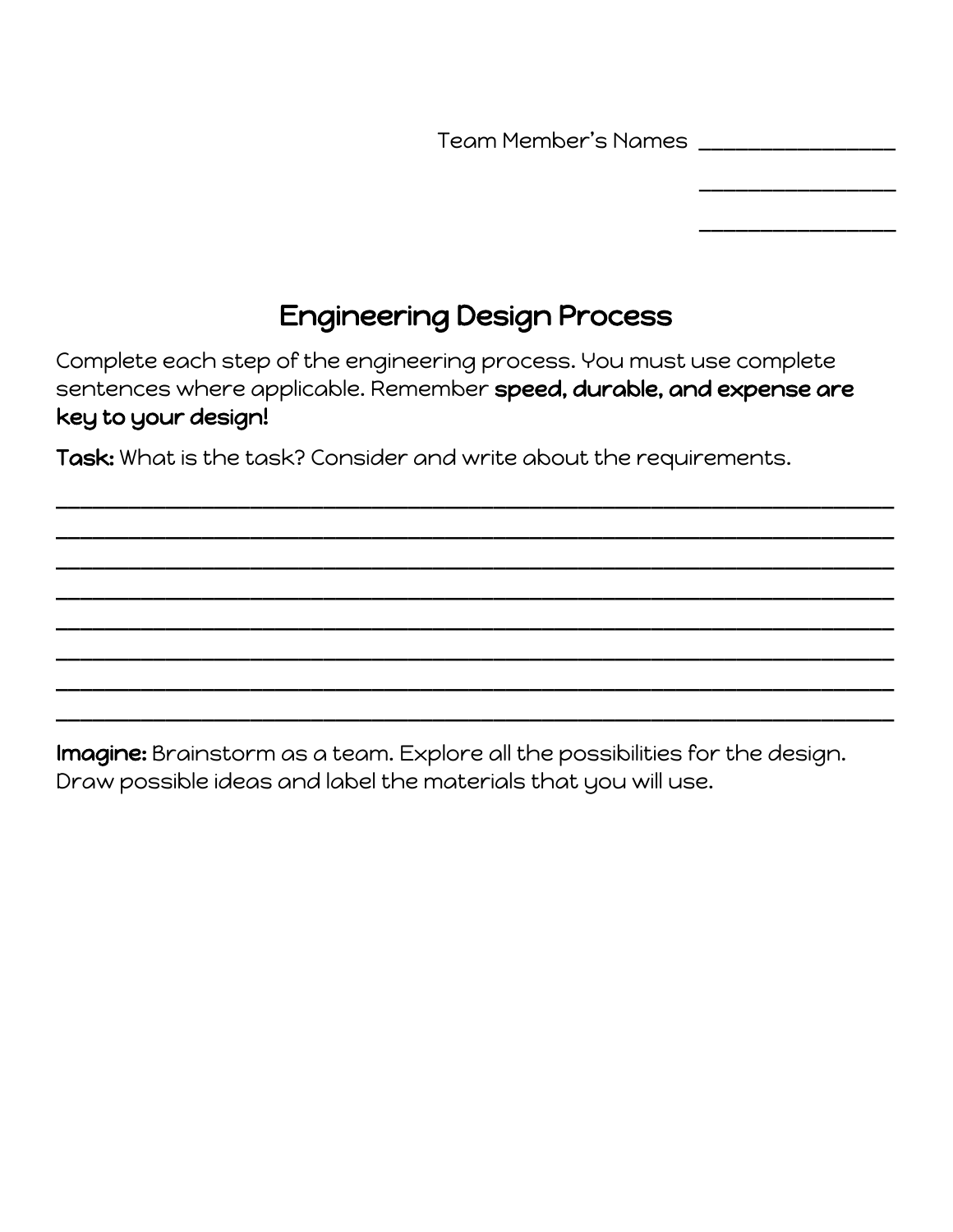Plan: What are the steps involved in the process?

| $\mathbf{1}$ . |  |
|----------------|--|
|                |  |
|                |  |
|                |  |
|                |  |
|                |  |
|                |  |
|                |  |
|                |  |
|                |  |
| 4.             |  |
|                |  |
|                |  |
| 5.             |  |
|                |  |
|                |  |
|                |  |

Create: Make a model using your plan. Draw your design here.

Test your model. Record and reflect: What happened during the first test?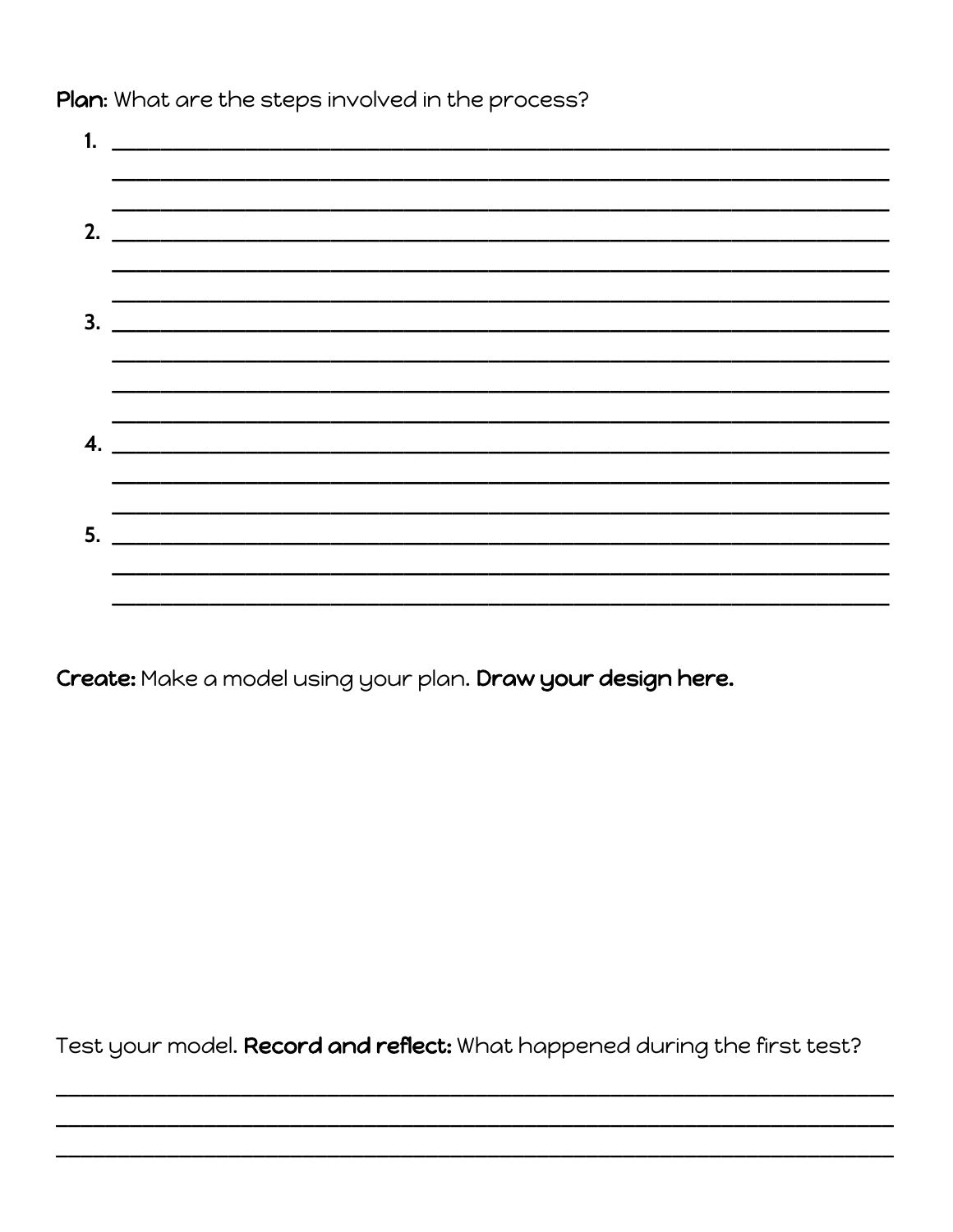Improve design: How can you make your design better? Describe the needed improvement and explain why based on the project requirements. Improve your model. Draw any changes in the space below.

Final team reflection: Was your model successful? Why or why not? Describe how the most successful sled was engineered? What supplies were used? If given, the opportunity to rebuild, what would your team do differently?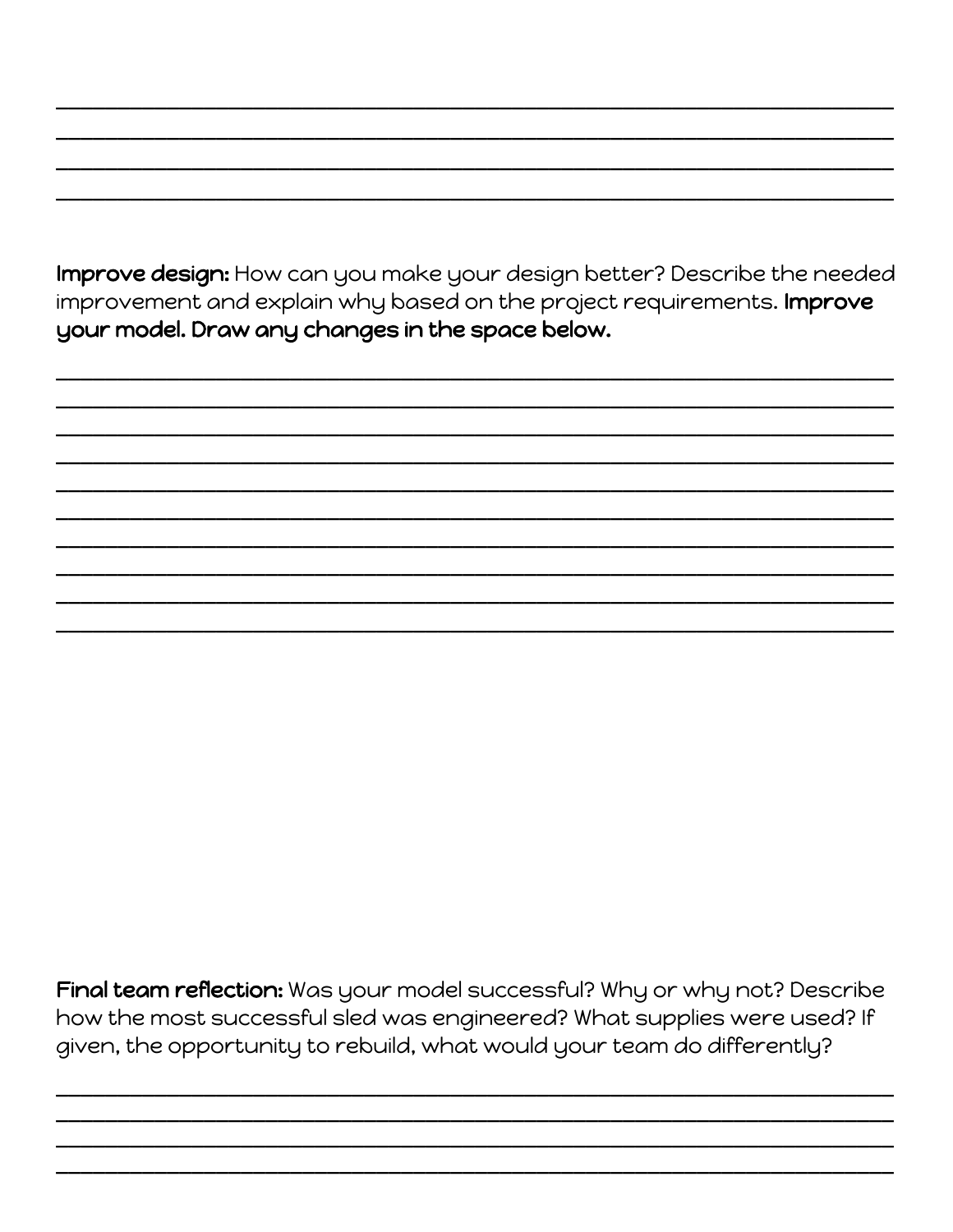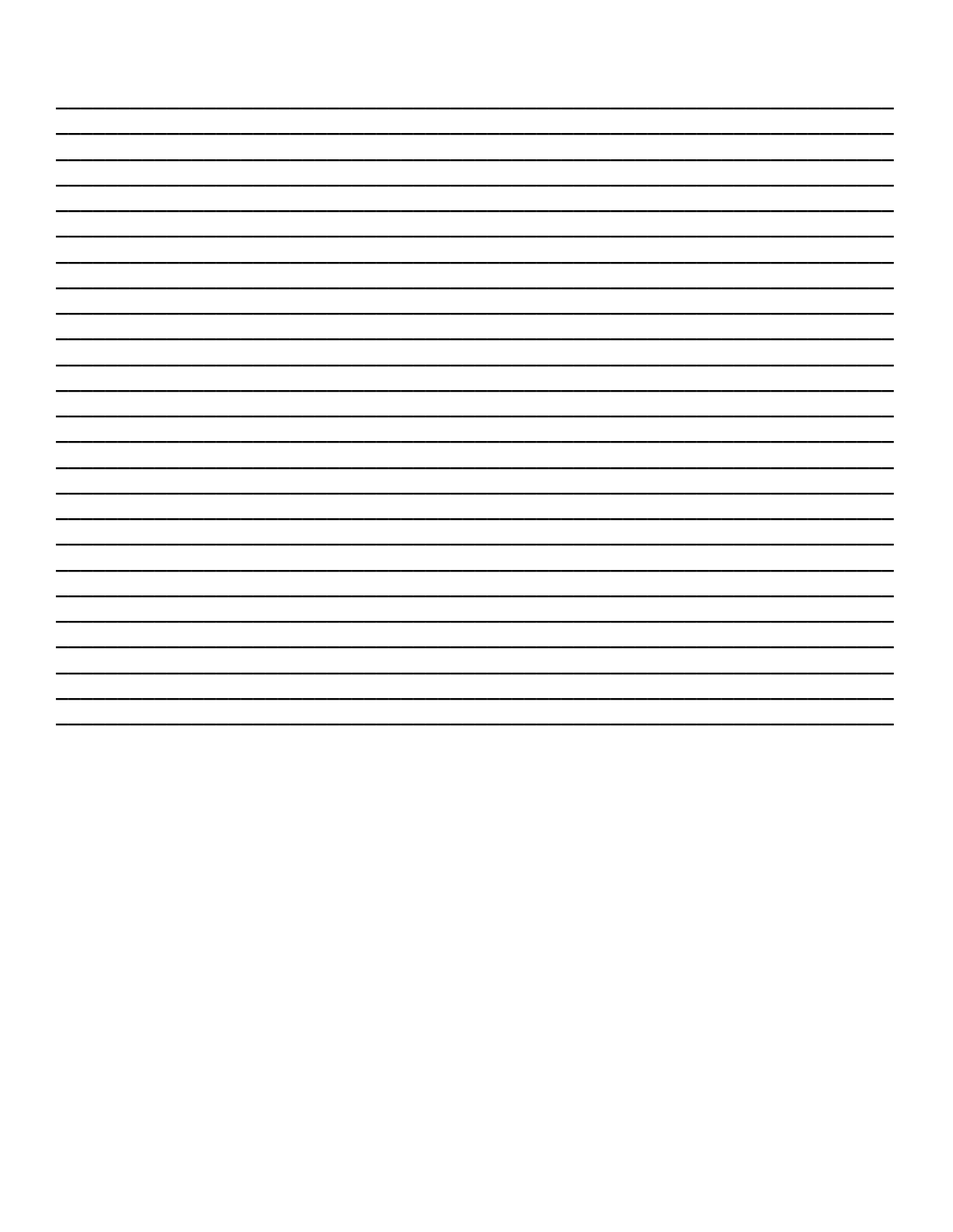#### Dog Sled Rubric- Engineering Design

| Rubric      | <b>Point Scale</b>                                                                                                                                          |   |                                                                                                                                                                                     |              | Student's                                                                                          |       |
|-------------|-------------------------------------------------------------------------------------------------------------------------------------------------------------|---|-------------------------------------------------------------------------------------------------------------------------------------------------------------------------------------|--------------|----------------------------------------------------------------------------------------------------|-------|
| Components  | 4                                                                                                                                                           | 3 | 2                                                                                                                                                                                   | $\mathbf{1}$ | 0                                                                                                  | Score |
| Investigate | Team states<br>problem/challenge<br>clearly. Team shows<br>evidence of researching<br>topic to solve sled<br>building design problems<br>independently.     |   | Team states<br>problem/challenge in<br>general terms. Students<br>have difficulty solving<br>building problems.                                                                     |              | Team does not<br>work to<br>standard<br>discussed in<br>class                                      |       |
| Design      | Team creates a<br>successful sled design<br>that is affordable and<br>competitive in the race.<br>Additionally they defend<br>their choices well.           |   | Team creates a basic sled<br>design, but it does not<br>satisfy all requirements.                                                                                                   |              | Team does not<br>work to<br>standard<br>discussed in<br>class                                      |       |
| Plan        | Team produces a solid<br>sled plan that results in a<br>successful sled race.<br>Takes into account the<br>scenario and conditions<br>into building.        |   | Team struggles to define a<br>plan, understand the<br>building concepts that<br>result in a successful sled.                                                                        |              | Team does not<br>work to<br>standard<br>discussed in<br>class                                      |       |
| Create      | Team sled plan results in<br>a successful sled that is<br>competitive in the<br>competition. Able to solve<br>all problems<br>independently                 |   | Team has difficulty<br>building the sled to<br>requirements; is unable to<br>solve all/most problems<br>independently.                                                              |              | Team does not<br>work to<br>standard<br>discussed in<br>class                                      |       |
| Evaluate    | Team successfully<br>evaluated problems in<br>their sled design, adapts<br>design to practical<br>applications and does<br>research to solve<br>problems.   |   | Team sometimes<br>evaluates problem<br>resulting from their<br>original plan and<br>sometimes cannot solve<br>problems without<br>assistance.                                       |              | Team does not<br>work to<br>standard<br>discussed in<br>class                                      |       |
| Sphero      | Team successfully<br>navigated course using<br>the Sphero as driving<br>factor (dogs). Minimal<br>reset times/times out of<br>bounds. All members<br>drove. |   | Team utilized the Sphero<br>to navigate course but<br>design of sled often<br>interfered with control of<br>dogs. Multiple resets or<br>out of bounds. Only 1 or 2<br>members drove |              | Team does not<br>work to<br>standards<br>discussed in<br>class / Sphero<br>did not control<br>sled |       |
| Group       | Team works well as a<br>group, differentiates for<br>team members<br>strengths, and works as<br>experts in solving<br>problems.                             |   | Team has difficulty<br>working as a group and<br>remaining positive about<br>problem solving.                                                                                       |              | Team does not<br>work to<br>standard<br>discussed in<br>class                                      |       |

TOTAL SCORE \_\_\_\_\_\_\_\_\_/20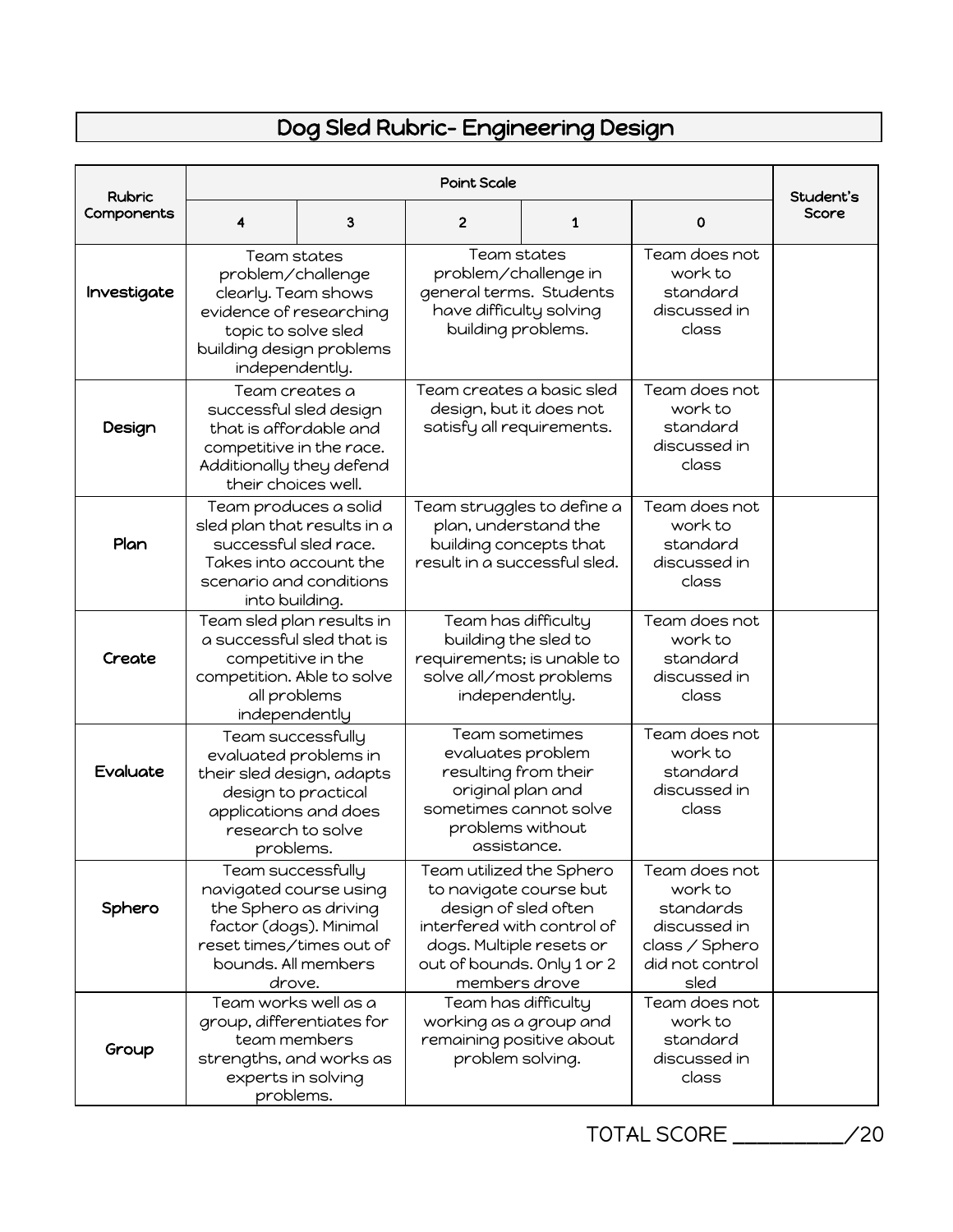#### Race TIMESHEET.xlsx

| $\#$           | Group Name | Time | Sled Penalties | Course Penalties | <b>Final Cost</b> | Final Ranking |
|----------------|------------|------|----------------|------------------|-------------------|---------------|
|                |            |      |                |                  |                   |               |
| $\overline{2}$ |            |      |                |                  |                   |               |
| $\mathbf{3}$   |            |      |                |                  |                   |               |
|                |            |      |                |                  |                   |               |
| 5 <sup>5</sup> |            |      |                |                  |                   |               |
| 6              |            |      |                |                  |                   |               |
| $\overline{7}$ |            |      |                |                  |                   |               |
| 8              |            |      |                |                  |                   |               |
| 9              |            |      |                |                  |                   |               |
| 10             |            |      |                |                  |                   |               |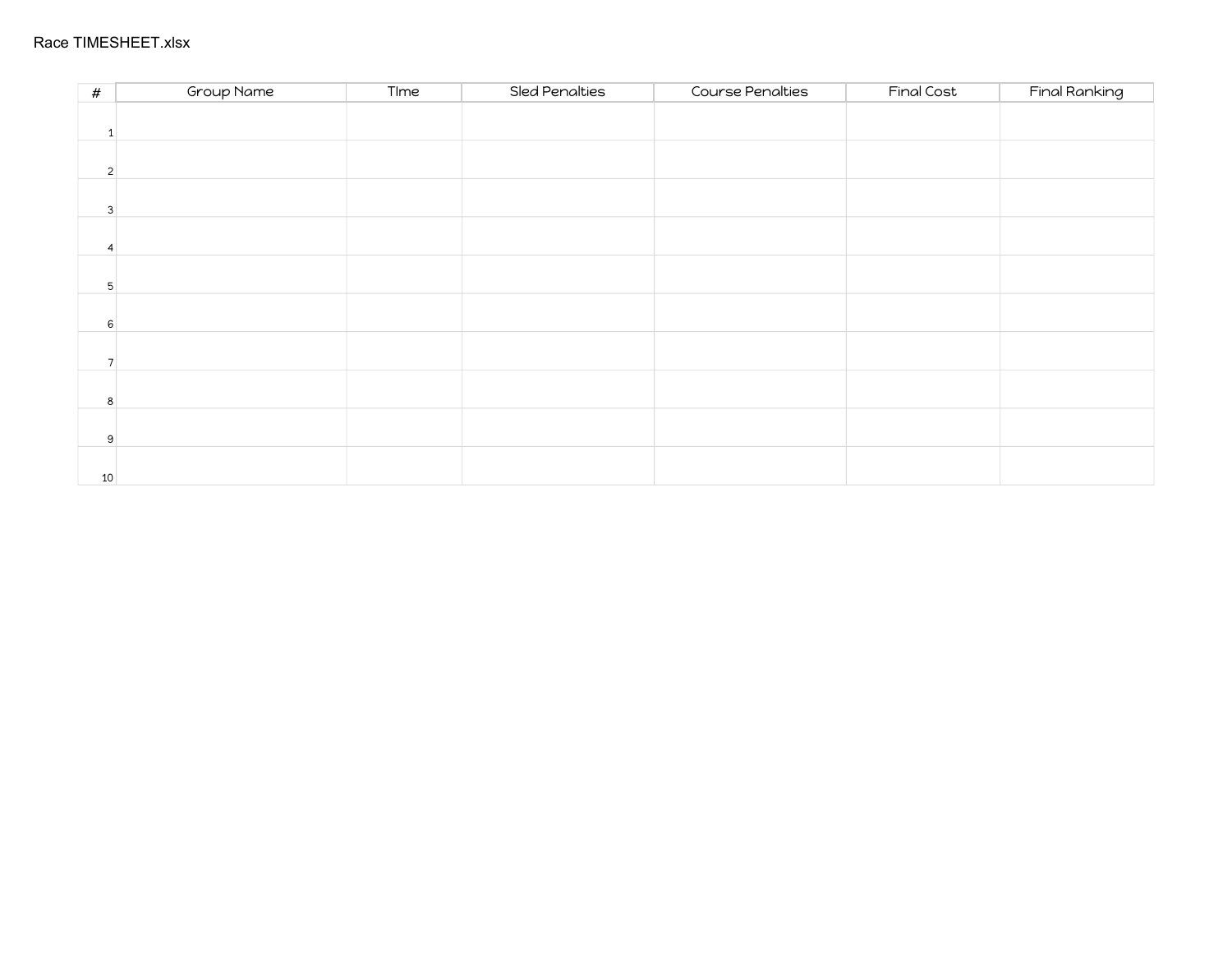

## **SKAGWAY**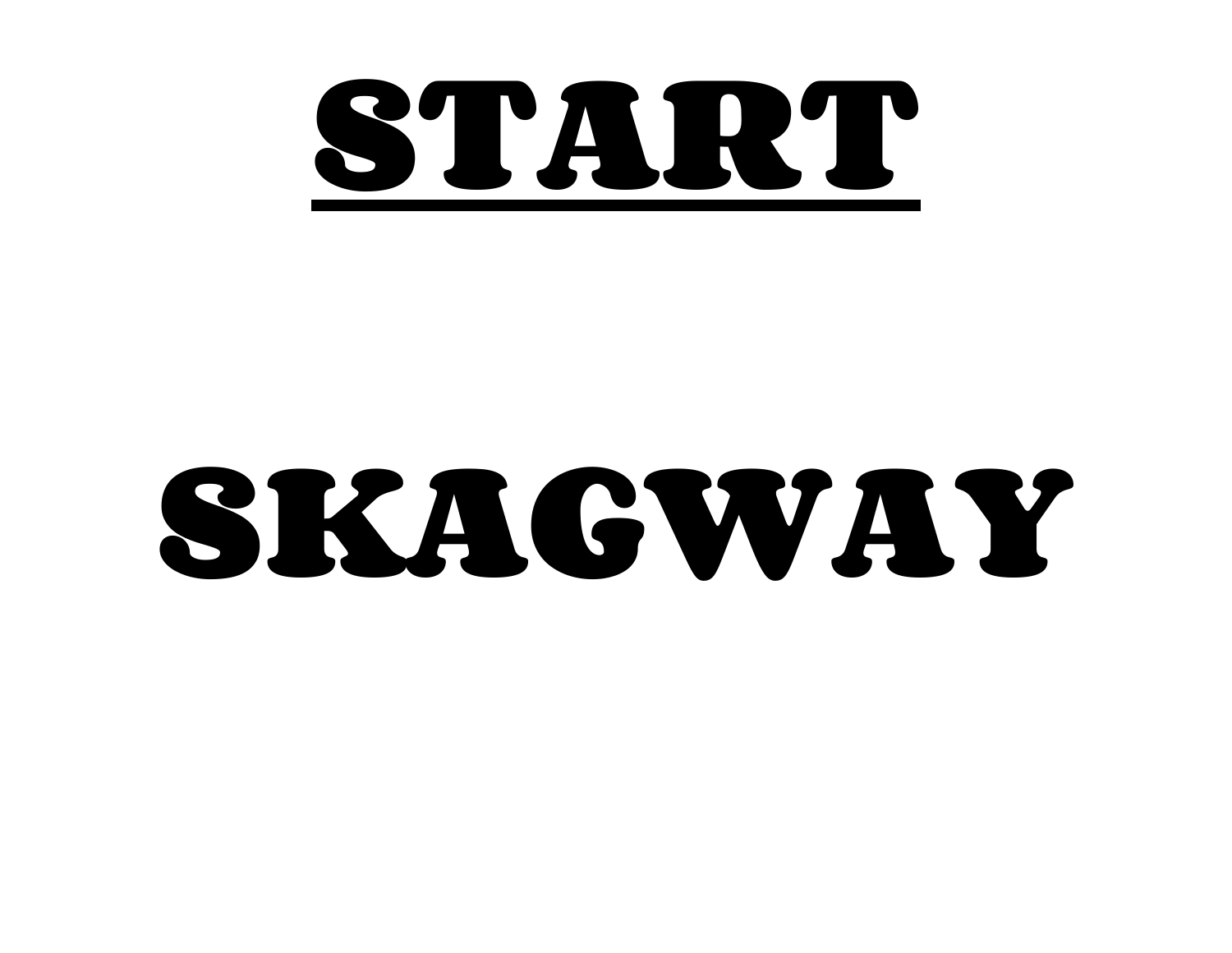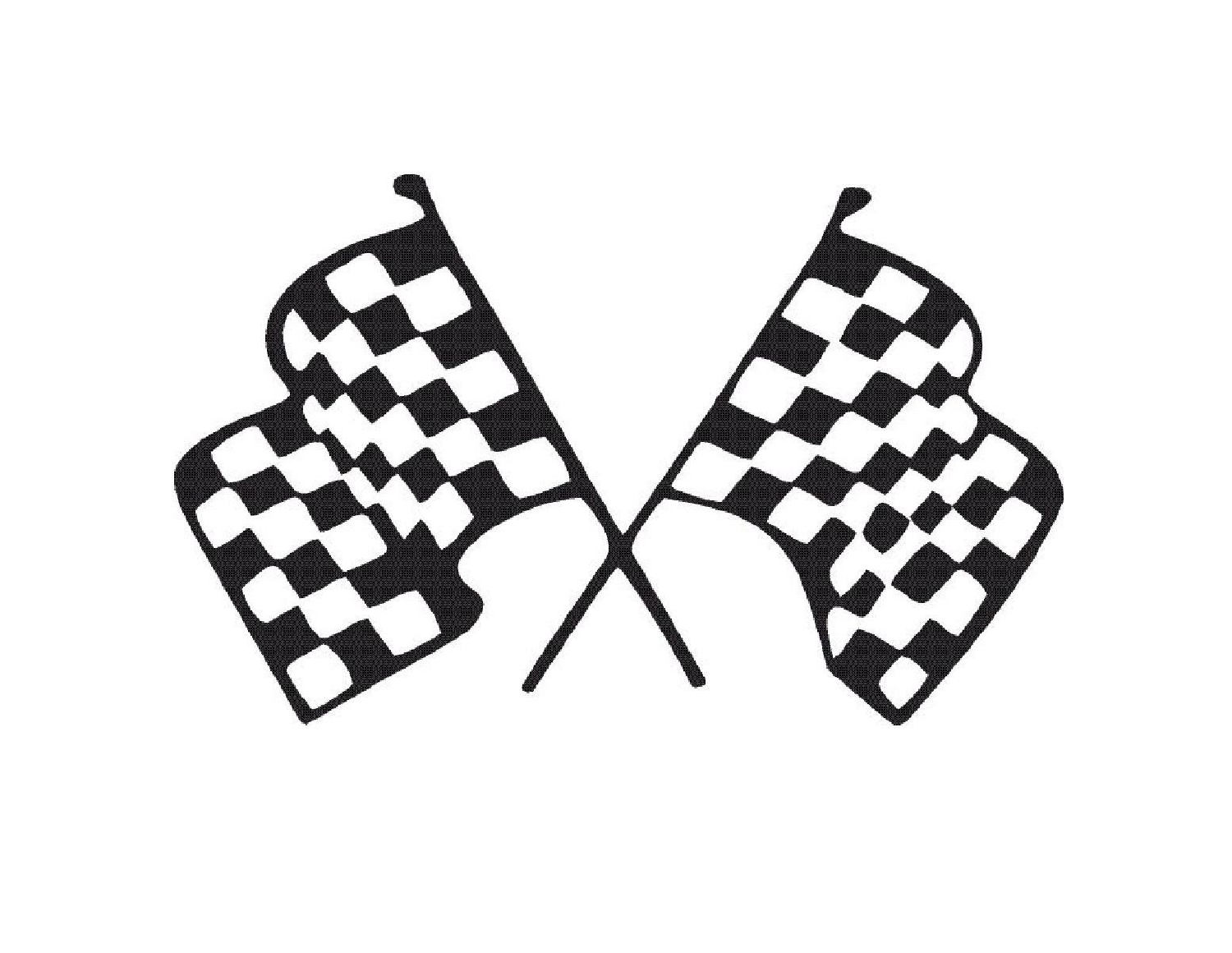# **White Pass**

### **(Longer route but wider trail)**